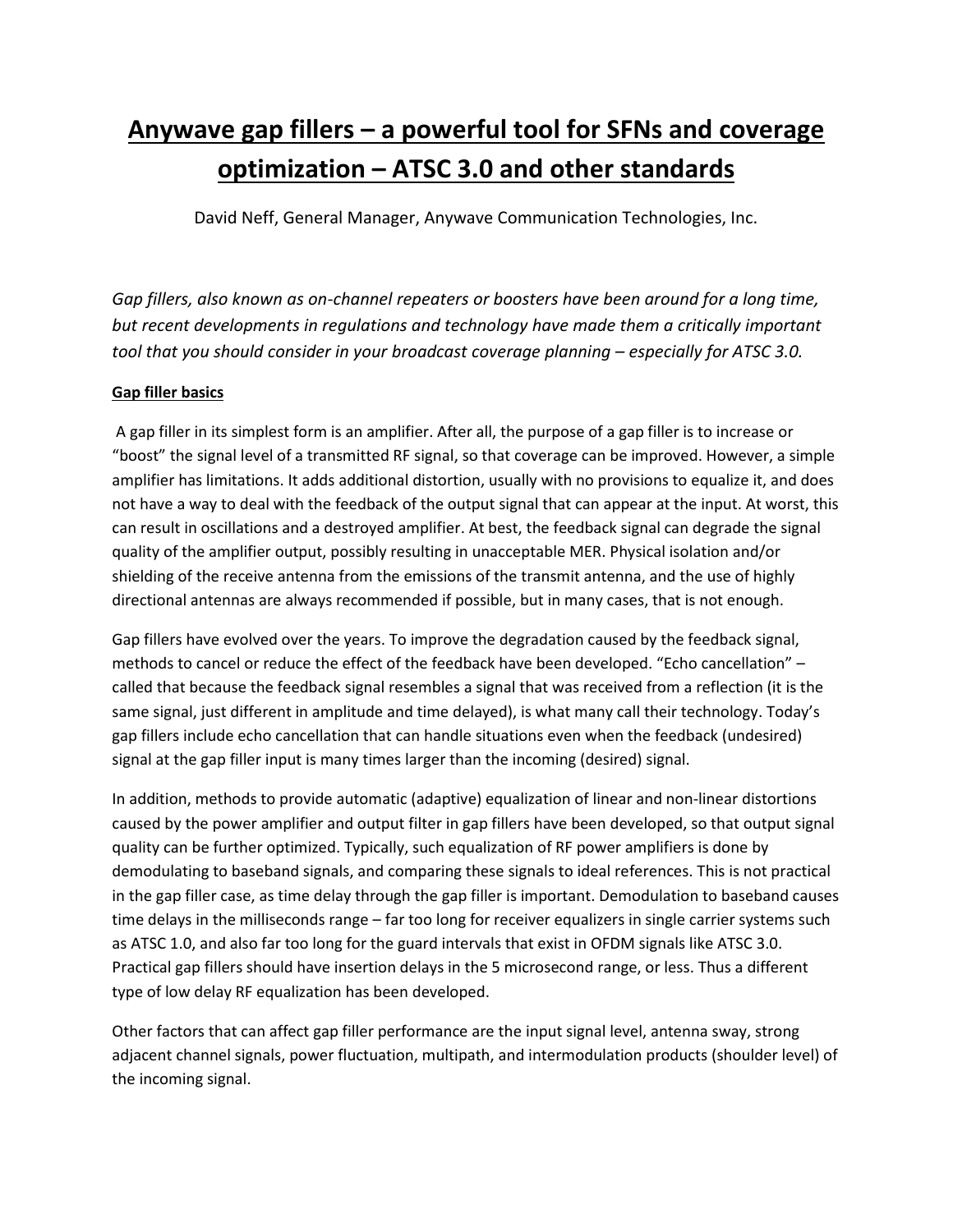### **Regulatory environment**

The key technical issues of echo cancellation, adaptive correction, and low insertion delay have been achieved, and improvements continue. The regulatory framework for gap fillers has also evolved recently. In the US, the FCC issued [a Report and Order FCC 21-21](https://docs.fcc.gov/public/attachments/FCC-21-21A1_Rcd.pdf) on January 19, 2021 that set up rules to govern the use of distributed transmission systems (DTS), also known as single frequency networks (SFNs). While not explicitly mentioning gap fillers in the Report and Order, gap fillers are on channel radiators, and are covered by these new rules. The FCC has also authorized LPTV, Class A, and television translator stations to use DTS – previously this was only possible on an experimental basis. So a process now exists for licensing and deployment of DTS, including gap fillers.

ATSC 3.0, with its OFDM signal format, is also a key enabler of DTS and gap fillers, given its superior performance in successful reception of an RF signal along with a co-channel, time delayed, coherent signal. This is very similar to multipath effects at the receiver.

## **Comparison to synchronized SFN transmitters**

Traditionally, SFN network deployments are considered with multiple synchronized transmitters. These transmitters are fed with baseband signals from an STL (studio to transmitter link) like most transmitters, but are also synchronized via timing signals that are delivered by the link. This allows all of the transmitters (which are on the same channel) in the network to be synchronized to emit the same information at approximately the same time. Given that there is no feedback issue like a gap filler (the input to the SFN transmitter is baseband, not on-channel RF), SFN transmitters may generally be operated at higher power levels than gap fillers. In addition, SFN transmitters can provide normal adaptive precorrection to equalize amplifier and filter distortions, and the signal quality from an SFN transmitter can be as good as, or better than the signal quality of any other transmitter in the network. With a gap filler, since the signal is received and retransmitted from the main transmitter without demodulation, the output of a gap filler can only be lower in signal quality than the main signal. It is not "regenerative" in that sense.

On the other hand, gap fillers are much less costly and easier to implement than synchronized SFN transmitters. No STL, SFN Adapter, or synchronization are required, so the need for fiber, microwave, or other equipment is eliminated. Gap fillers are often available in outdoor, tower-mounted enclosures, so deployment can happen very quickly. Power levels of gap fillers have historically been very low, but with recent advancements in echo cancellation technology, along with good engineering and antenna isolation, gap fillers of significant power levels can now be achieved.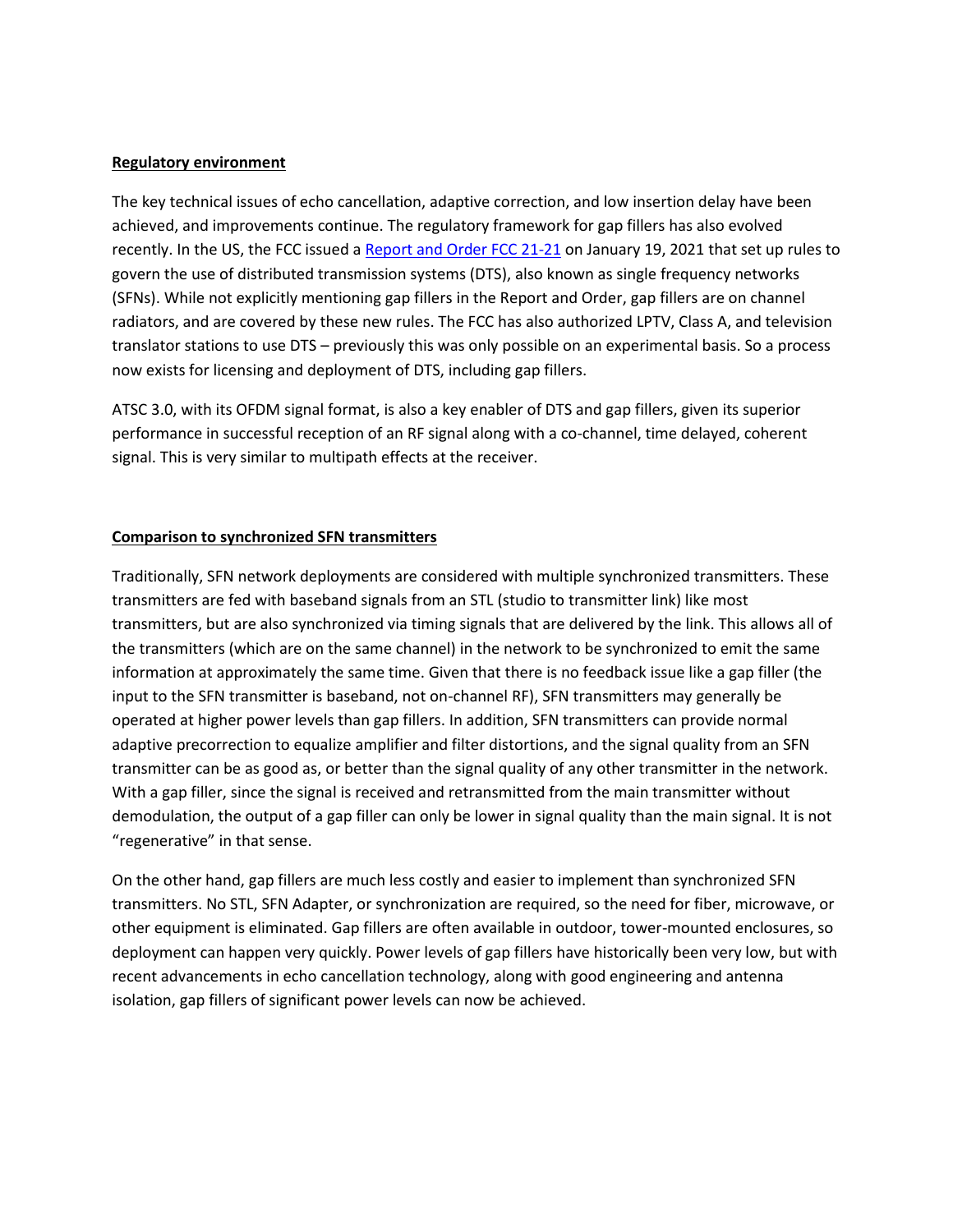### **Anywave gap fillers**

The Anywave gap fillers have all of the advanced technology to provide a powerful solution for broadcasters looking to fill in coverage gaps in their broadcast signal, or as a key tool in deploying a single frequency network. As mentioned, one of the most important features of a gap filler is the ability to cancel "echoes" – the unwanted signals fed back from the output of the gap filler to the input. Anywave has pioneered and patented a unique multi-stage system for cancelling these echoes. A graph of the effects of this superior echo cancellation is below.



Echo Strength vs, MER at -60 dBm Desired Signal Level

This graph shows the MER measured at the gap filler output (vertical axis), vs. the echo strength (horizontal axis) compared to the desired incoming signal. Looking at the 30 dB echo strength value, that corresponds to an output MER of 32 dB. That means that with a feedback signal at the input of the gap filler that is 30 dB (1000 times) higher than the desired incoming signal, the gap filler can still output a very respectable 32 dB MER signal! Note that the tests above were made with an incoming signal of >35 dB MER; lower values would also degrade the output MER.

This strong echo cancellation is critically important for successful operation, especially given the new FCC DTS rules. These rules define the "spillover" beyond the stations defined coverage contour. In most cases, a broadcaster will deploy a gap filler with a directional antenna, with the main lobe of the